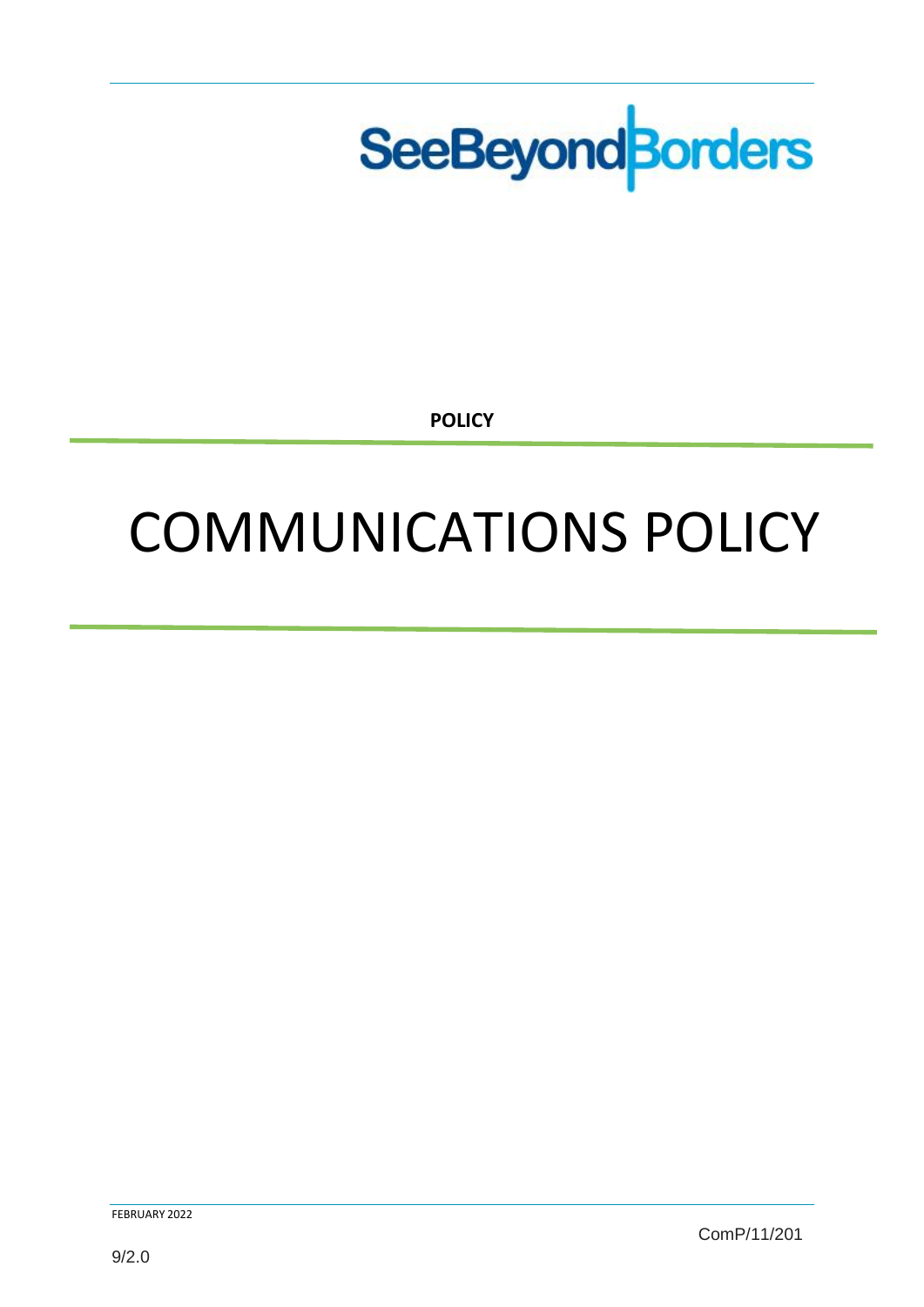*Change begins with Education* 

## **TABLE OF CONTENTS**

## **Contents**

| $\mathbf 1$ |     | <b>PURPOSE</b>                             | 3  |  |  |  |  |
|-------------|-----|--------------------------------------------|----|--|--|--|--|
| 2           |     | <b>VALUE</b>                               | 3  |  |  |  |  |
| 3           |     | <b>DEFINITIONS</b>                         |    |  |  |  |  |
| 4           |     | <b>POLICY</b>                              | 5  |  |  |  |  |
|             | 4.1 | Principles governing all communication:    | 5  |  |  |  |  |
|             | 4.2 | <b>Outgoing marketing communications</b>   | 6  |  |  |  |  |
|             | 4.3 | Responses to requests for information      | 9  |  |  |  |  |
|             | 4.4 | Responses to enquiries from the media      | 9  |  |  |  |  |
|             | 4.5 | <b>Communications regarding other NGOs</b> | 9  |  |  |  |  |
|             | 4.6 | <b>Annual reporting</b>                    | 9  |  |  |  |  |
|             | 4.7 | <b>Financial statements</b>                | 10 |  |  |  |  |
|             | 4.8 | <b>Transparency Report</b>                 | 10 |  |  |  |  |
| 5           |     | POLICY MANAGEMENT                          | 12 |  |  |  |  |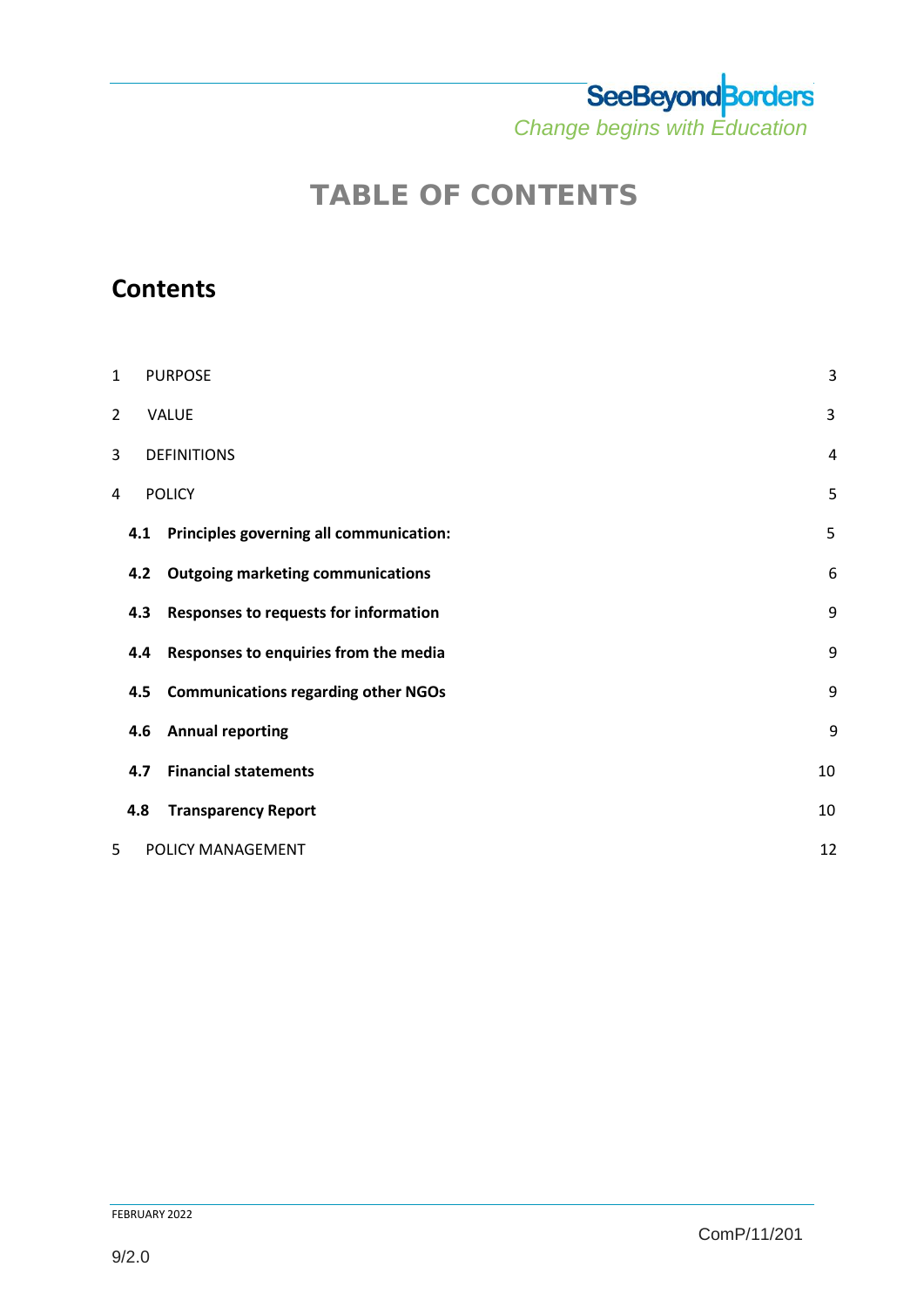### **COMMUNICATIONS POLICY**

#### <span id="page-2-0"></span>**1 PURPOSE**

This document provides a general overview of the various forms of communications undertaken by SeeBeyondBorders and a set of subsequent guidelines for SeeBeyondBorders staff and volunteers. All staff and volunteers who are engaged by SeeBeyondBorders are expected to adhere to these communications guidelines.

The purpose of this communications policy is to:

- Ensure SeeBeyondBorders adheres to essential regulatory requirements, and industry standards.
- Ensure SeeBeyondBorders staff and volunteers are fully informed about the Organisation's key policies that define appropriate and expected behaviour, especially the Child and Vulnerable Persons Protection Policy;
- Ensure all external communications reflect SeeBeyondBorders' Strategic Plan 2021-2026, Operational Plan and core values;
- Ensure there is an appropriate framework in which the right to privacy of children, families, teachers, principals and all other people with whom the organisation is working with are considered and respected,
- Ensure there is an appropriate framework in which the rights to privacy of donors, whether current, or past, or potential future donors with whom we communicate, are considered and respected, and
- Ensure there is an appropriate framework in which the right to privacy of current and past SeeBeyondBorders staff is considered and respected.

This document should be read in conjunction with the organisation's Strategic Plan 2021-2026 which governs SeeBeyondBorders' development objectives and the manner in which they will be conducted. It should be also read in conjunction with organisational policies and toolkits including the Images Policy, the Fundraising Policy, the Child and Vulnerable People Protection Policy, the Development Policy, the Privacy and Cookies Policy and the Ethical Decision Making Framework for Communications (Toolkit).

#### **2. VALUES**

SeeBeyondBorders Development Philosophy provides the foundation principles upon which our approach to all aspects of our work are based. The values, outlined in the Development Policy, underpin all of the Organisation's internal and external facing activities. This includes, the way in which we work together, and importantly the manner in which we engage with all external stakeholders.

Essential to this policy are the values espoused in the Strategic Plan as these also predicate the manner in which communications will be undertaken. For reference, these values are restated below.

**Changemaker:** Our biggest priority is to create positive, large-scale, and sustainable change in Cambodia. We are not just helping one or two communities – we are working towards large-scale systemic and sustainable change so that one day the assistance of SeeBeyondBorders in our current guise will no longer be needed.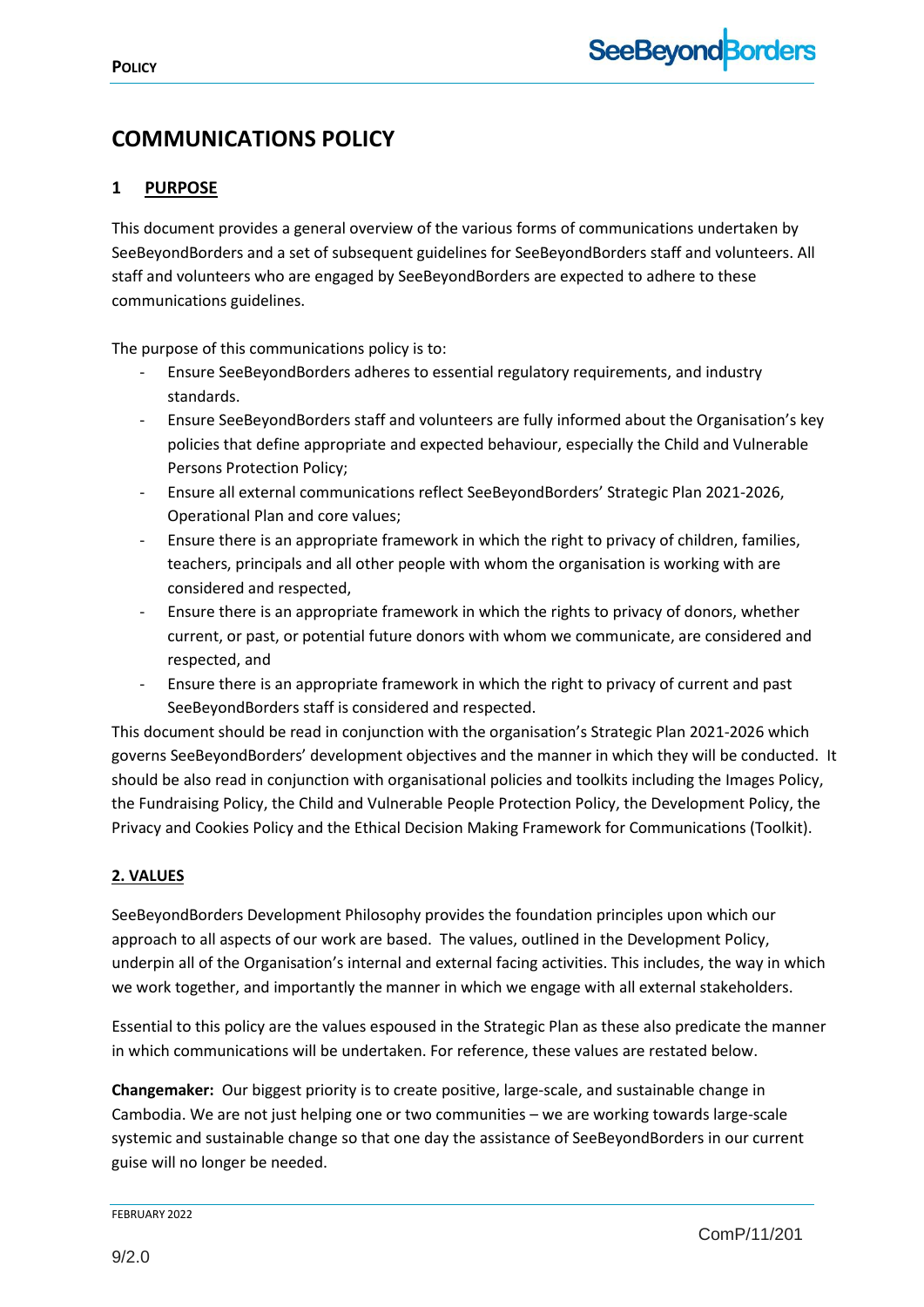**Competency:** All of our Programs are supported by knowledge and experience. Our team is made up of well trained professionals, who approach tasks with competency and skill. We are always working to share and build knowledge, learn from experience, and promote the idea of a two-way knowledge exchange.

**Integrity:** We are always transparent and view mistakes as opportunities to learn. We always strive to be honest and to ensure that it is our shared vision alone that drives our work.

**Courage:** It's not easy to challenge the status quo. But to build a better future for Cambodian children, our staff, our partners, and the communities we work with act with personal courage every day to stay the course in the face of adversity.

**Respect:** Our actions are always founded on respect - for the teachers, students, and community members we work with, for our fellow team members and for our donors and supporters. We recognise the power we have in our representation of the communities we work with, and we only represent people in ways that are honest, respectful, and fully consensual.

#### <span id="page-3-0"></span>**3 DEFINITIONS**

#### **Communication**

Communication encompasses all forms of contact between representatives of SeeBeyondBorders and others, including but not limited to: donors, partners, supporters, staff, volunteers, all recipients of support under any SeeBeyondBorders programs and members of the general public.

#### **Communication Tools**

The sharing of information using the following Communications Tools constitute forms of contact:

- 1. Visual Photos, Videos;
- 2. Verbal conversations, including when attending meetings and telephone conversations;
- 3. Digital Platforms email, PowerPoint presentations, the website, social media including Facebook, Instagram, Twitter, WordPress;
- 4. Written formal correspondence, brochures, advertising, media releases, new articles, presentations, and other forms of promotion and information dissemination.

#### **Communicator**

Person who is engaged in any form of contact on issues pertaining to SeeBeyondBorders or its stakeholders.

#### **Internal Communication**

All forms of communication that occur between representatives of SeeBeyondBorders (staff, volunteers, board, consultants) that takes place as part of daily interactions with one another, and is not shared with any external stakeholders.

#### **External Communication**

Any form of communication undertaken by representatives of SeeBeyondBorders to external individuals, groups and the general public.

#### **Personal Information**

FEBRUARY 2022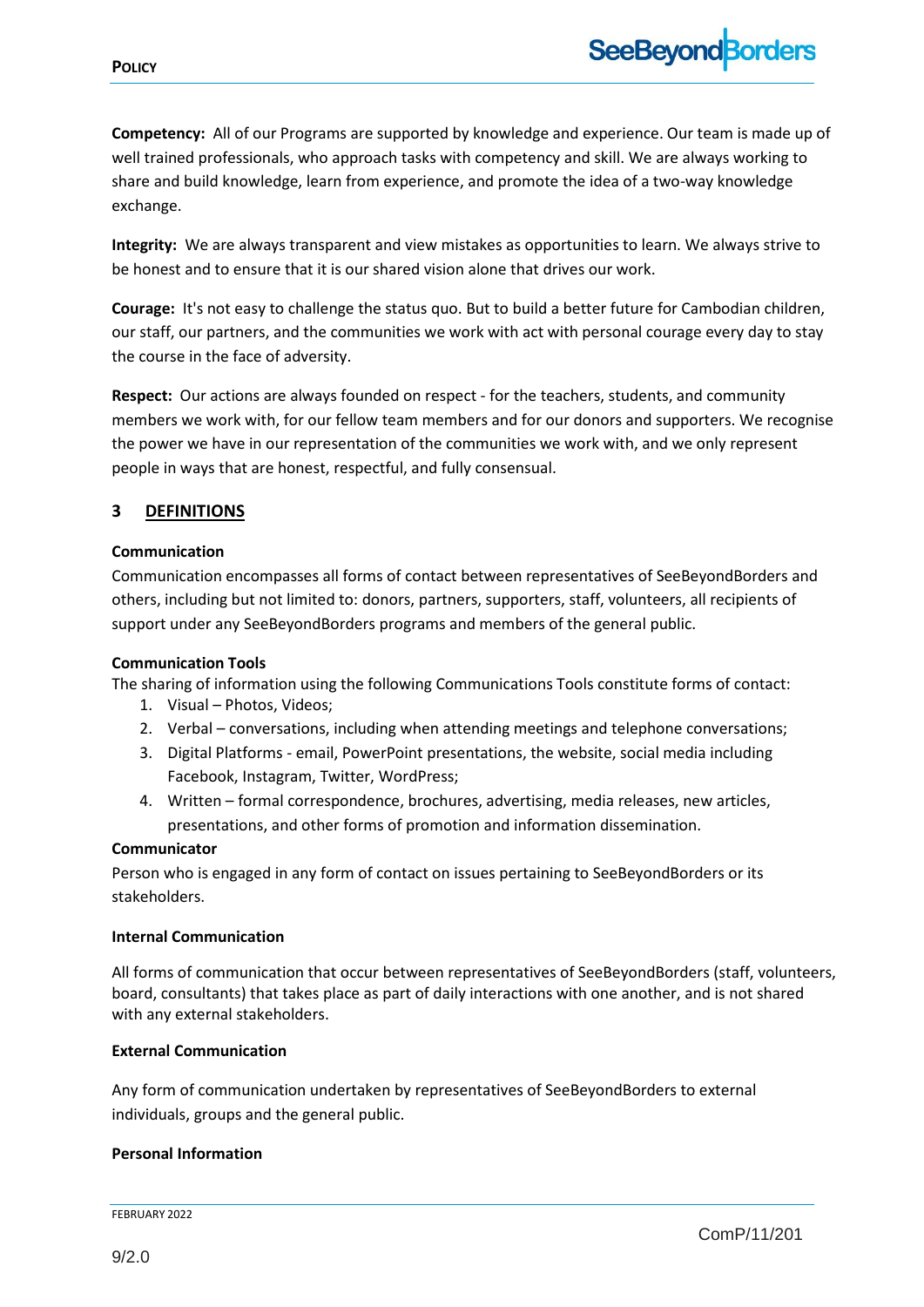Information regarding the personal lives of representatives of SeeBeyondBorders, such as details regarding their family, friends, political and religious beliefs, and views and opinions on matters outside the scope of SeeBeyondBorders operations. This might also include other information such as bank account details or contact details in the case of donors, or data that allows an individual to be identified.

#### **Professional Information**

Information that directly relates to the operations and activities undertaken by SeeBeyondBorders, or is formed on the basis of those operations and activities.

#### **Regulatory Authorities**

There are a number of Government and Independent Organisations which SeeBeyondBorders is required to report to either as a result of voluntary subscription or in order to maintain a certain form of accreditation.

#### <span id="page-4-0"></span>**4 POLICY**

SeeBeyondBorders encourages free flowing communications across all aspects of its activities and actively seeks additional members of the public who will talk, blog, tweet or communicate in any way about the work of SeeBeyondBorders in any medium. However SeeBeyondBorders is mindful of the need for communications to be appropriate, in context and intent, as well as being honest, accurate and timely. Therefore it is essential that no material is published on behalf of, or representing, SeeBeyondBorders without the prior authorisation of the CEO or the Director of Development.

The following points of principle apply to all communicators.

#### <span id="page-4-1"></span>**4.1 Principles governing all communication:**

- a. Transparency and accuracy: Initiators of communications with stakeholders will take all reasonable steps to ensure that at all times their messages in any form of contact are accurate and transparent.
- b. Timely and proactive: Communications with stakeholders will be timely such that important and relevant information is communicated within a timeframe that takes into consideration the stake that the other party has in the matter. Similarly, where information becomes available to SeeBeyondBorders which is relevant to a stakeholder, SeeBeyondBorders will proactively look to make the necessary communication.
- c. Sensitive and accessible: The form of communication and the means of delivery will make reference to the medium used. Some information may be appropriate for regular newsletters but other information may need sensitive communication to a specific individual. Reference should be made to the CEO or Director of Development, to handle a particular matter or for guidance where a matter is not perfectly clear.
- d. Respectful: In all interactions with others, SeeBeyondBorders staff and volunteers are required to treat the party with whom they are communicating with the utmost respect for their dignity, values, history, religion and culture. While employed by the organisation, SeeBeyondBorders staff and volunteers must act as representatives both inside and outside the workplace, and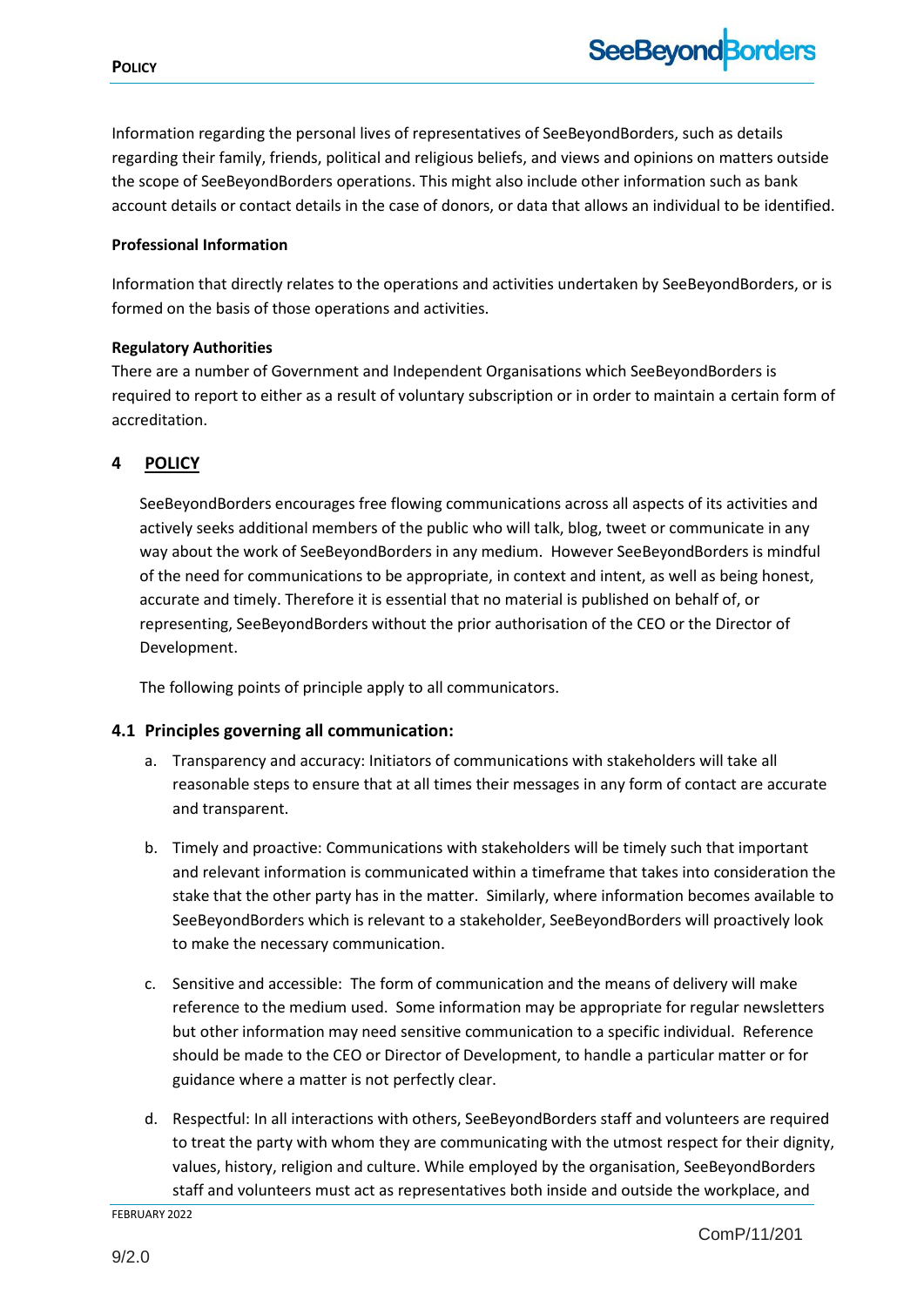take care to uphold the organisation's values, show respect and humility, and take all necessary measures to avoid offending others in all communications.

- e. Privacy: As per SeeBeyondBorders' published Privacy Policy, SeeBeyondBorders will at all times respect the privacy of every individual and will not publish, or in any way communicate, personal information about that person without his or her permission and without him or her providing that personal information freely. It is acknowledged that at times there may not be clarity of whether that permission has been granted in the full knowledge of how it will be used and in such cases the test is whether or not that information could bring any personal harm, difficulty or notoriety from its publication, to them or members of their family or their associates.
- f. Information that will or will not be communicated: In addition to private information as referred to above, solicitous, malicious, defamatory or other unsubstantiated information will not be communicated. In all cases communications will confine themselves to SeeBeyondBorders' activities representing its philosophy and values and will not deviate into areas that are not relevant to the organisation's objectives.
- g. Communication timetables: In a general sense, communications will take place according to a pre-determined timetable. This includes updates to donors about projects they have contributed towards, financial information in the form of Annual Reports, meetings of staff, the executive, Fundraising Committee or the Board, or newsletters. However this policy does not override the need to provide information in a timely manner as stated above such that the regular reporting cycle may need to be augmented by matters of immediate importance. Such decisions are to be taken by the CEO or the Director of Development, in a particular instance.

#### <span id="page-5-0"></span>**4.2 Outgoing marketing communications**

Consistency and veracity of message are sought with respect to all materials that are submitted to those who SeeBeyondBorders wishes to engage in its activities. As such, key items of marketing material, including use of images, are to be approved by the CEO or the Director of Development, as he or she determines relevant for the particular circumstances. In all cases, marketing material will account for:

- a. Portrayal of local people: SeeBeyondBorders will ensure that the use of images and messages portraying women and men, boys and girls in their communications respects the dignity, values, history, religion and culture of the people portrayed. See clause 4.2c for further information on the portrayal of images.
- b. Honesty and transparency application: Images and messages will honestly portray the diversity of local people including age, disability and other marginalised groups. Images and messages will honestly convey the context and complexity of the situations in which local people live.
- c. Privacy application: Key figures in images will be informed of what the image is being used for and their permission obtained in accordance with the Images Policy, which is a separate policy because of its significance with regards to both Communications and Protection of Vulnerable Persons, linking also with SeeBeyondBorders' Code of Conduct. As identified in the Images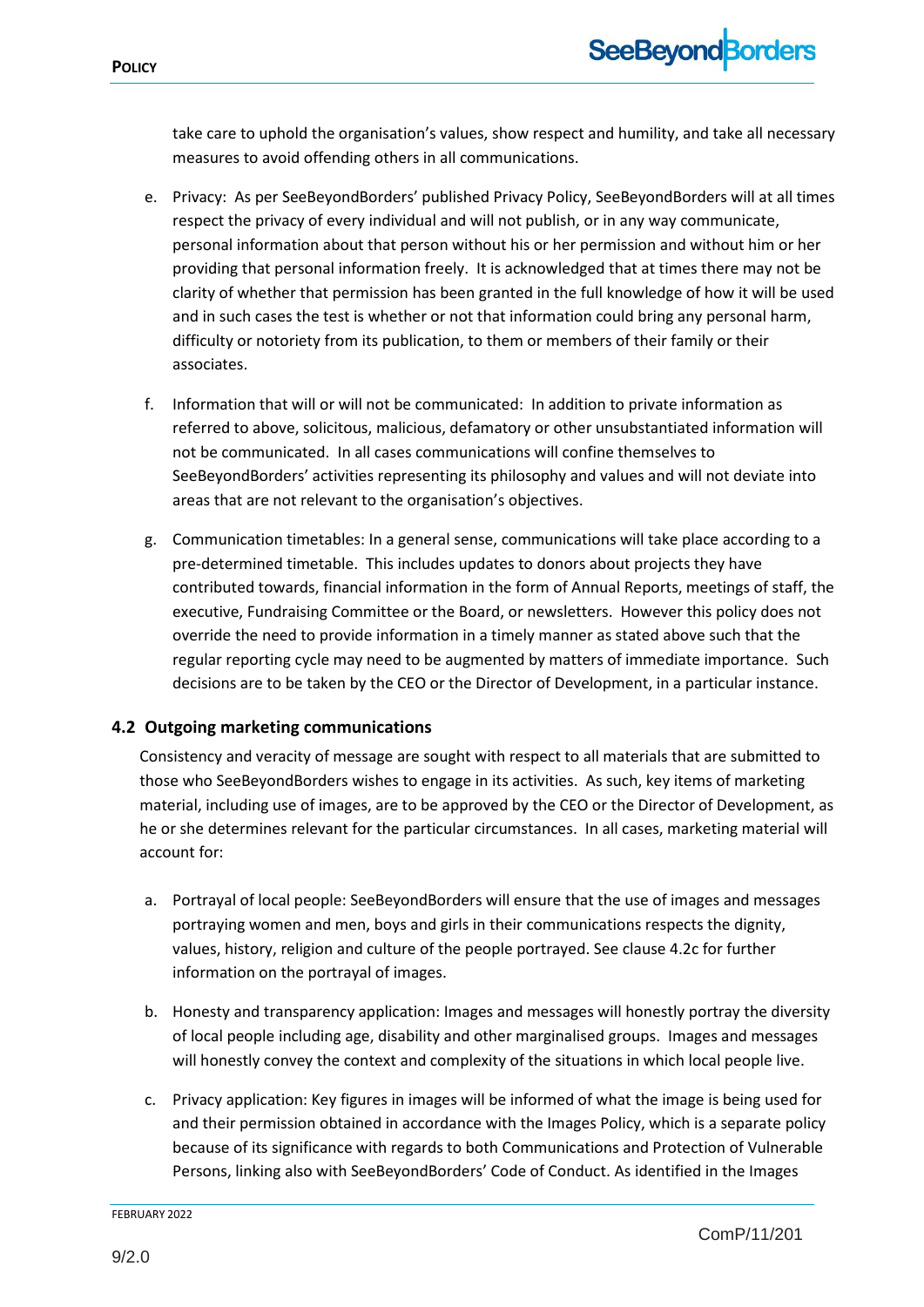Policy, care will be taken to ensure that the identification of or use of images of local people will not endanger the people they portray.

- d. Copyright: Origins of any images used will be known and any necessary permissions, including copyright releases, be held.
- e. General Data Protection Regulations: SeeBeyondBorders complies with the General Data Protection Regulations (2018) and communicates with supporters on the legal bases set out in our Privacy Policy, usually upon receipt of explicit permission being provided by the individual.
- f. Child and Vulnerable People Protection: In all instances SeeBeyondBorders will ensure that the use of messages and images comply with Clause 9 from the Child and Vulnerable People Protection Policy where it is stated:

To protect the children, young people and vulnerable people with whom it is involved SeeBeyondBorders will ensure:

- Local traditions or restrictions for reproducing personal images are adhered to before photographing or filming.
- Informed consent is obtained from the child and parent/guardian of the child before photographing or filming including an explanation of how the photograph or film will be used, this will be provided in Khmer as well as English.
- Photographs, films, videos and DVDs present children in a dignified and respectful manner and not in a vulnerable or submissive manner, and that children are adequately clothed and not in poses that could be seen as sexually suggestive.
- Images honestly represent and convey the context and complexity of the situations in which they are taken.
- File labels, meta data and text descriptions do not reveal identifying information about a child or vulnerable person when sending images electronically or publishing images in any form. This includes full names, names of schools, specific geographical location details (in combination) and any other information that may enable a third party to identify and locate a specific person as a result of a SeeBeyondBorders publication.
- All staff, volunteers and visitors read and understand the Images Policy, and sign and adhere to SeeBeyondBorders' Code of Conduct.
- All staff and volunteers are provided with training on this policy, (in conjunction with training in our Child and Vulnerable People Protection Policy and Inclusion Policies), and guidelines (in Khmer and English) on how to obtain informed consent, how to record and store images, and how images can be published.
- Dedicated staff members are appointed to maintaining the storage of images and consent.
- Professional photographers sign and adhere to SeeBeyondBorders' Code of Conduct.
- Photographers are supervised and are without access to individual children.
- Any individuals or organisations working with SeeBeyondBorders on school-based programs are aware of our Images Policy, and require them to sign and adhere to SeeBeyondBorders' Code of Conduct.
- There is no identifying personal information accompanying published photographs of children and vulnerable people, such as full names, name of the school, specific geographical location or personal items (in combination).
- Only use of images of children that are relevant to the organisation's activities and services, such as children participating in an activity specifically associated with the organisation's programs.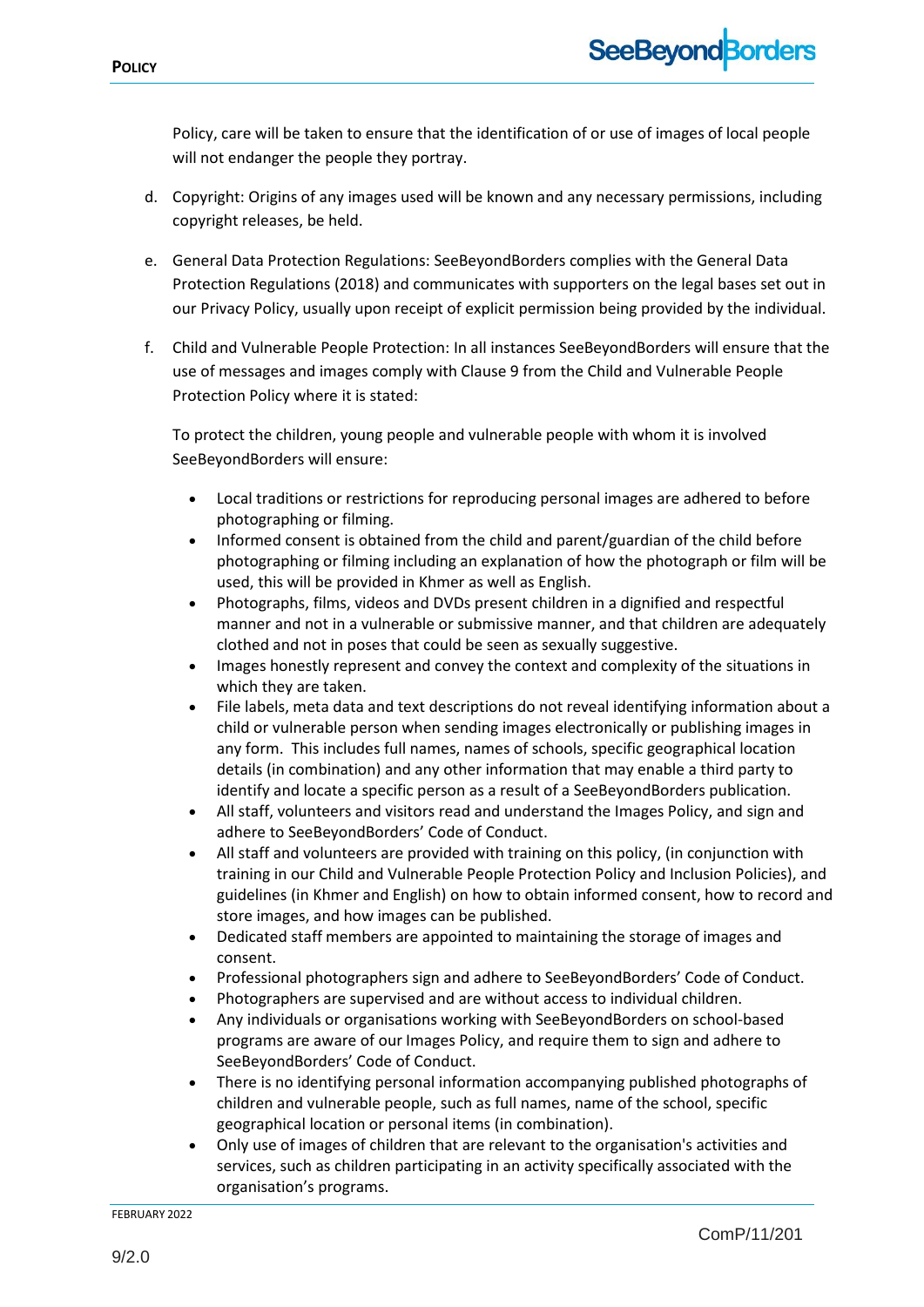- Permission is obtained from parents/guardians (and where possible, the child) before photographs and /or film are published, clearly outlining the purpose of using the image and how it is to be used and for how long (this includes informing the permission giver that if the consent covers publication on the internet that even if the image is removed by SeeBeyondBorders there is a risk that the image may still be available).
- Parents/guardians (and where possible, the child) are provided with the option to withhold or withdraw consent for their child to be photographed or filmed, or for an image of their child to be published. Consent will continue indefinitely unless withdrawn by the parent/guardian or the child.
- In so far as possible, consent is obtained from parents/gardens (and where possible, the child) to the publication of images that show the child in a group situation such as a classroom or playground.
- No payments or any other form of compensation are made to subjects or their parents/guardians in exchange for their photograph or video being taken or for their consent or signed release for publication.
- That no use is made of images of children from commercial or other sources for which there is no documented informed consent from the child's parents/guardians, or from the child.
- g. Compliance: SeeBeyondBorders will comply with the visual identity guidelines supplied by its donors. For example, upon receipt of funding from the Australian Government Department of Foreign Affairs and Trade (DFAT), SeeBeyondBorders will comply with the Visual Identity Guidelines supplied. SeeBeyondBorders will ensure that the most recent Australian Aid Identifier is used to brand all relevant activities where the SeeBeyondBorders logo is featured. SeeBeyondBorders will seek advice from the Head of Mission or the Communications Section at DFAT if there is compelling case or an identified security risk that may necessitate an exemption from this requirement. SeeBeyondBorders will ensure that any implementing partners that the organisation may agree to work with will also comply with these guidelines should a partnership be formed in the future.
- h. Use of funding: Communications with donors or potential donors must clearly articulate how their funds will be used, highlighting the definition of restricted or unrestricted, and accord with the principals set out in the Fundraising Policy. For clarity, we have detailed our definitions of these two types of funding below:

**Restricted Funds** – all funds donated under contract with a restriction on use. Implications of use in application phase are not guaranteed, unless specified in signed documentation.

**Unrestricted Funds** – funds that can be directed to any area that SeeBeyondBorders chooses, including and not limited to operating expenses and overheads.

Where funds may be used for a variety of purposes at the discretion of SeeBeyondBorders (i.e. unrestricted funds), no assertions will be made that the funds will be used for a specific activity or activities. Rather the language used will make it clear that the charity will direct funds to the areas/activities in most need in order to ensure that operations are maintained and can grow as a result of such donations. A link to the website will be provided where details of all activities can be obtained. An agreement will be drawn up for donors as required, which will encompass all of the points above. In campaigns or grant applications, examples of projects or activities may be used for illustrative purposes, but this does not guarantee a specific use unless the donor makes a specific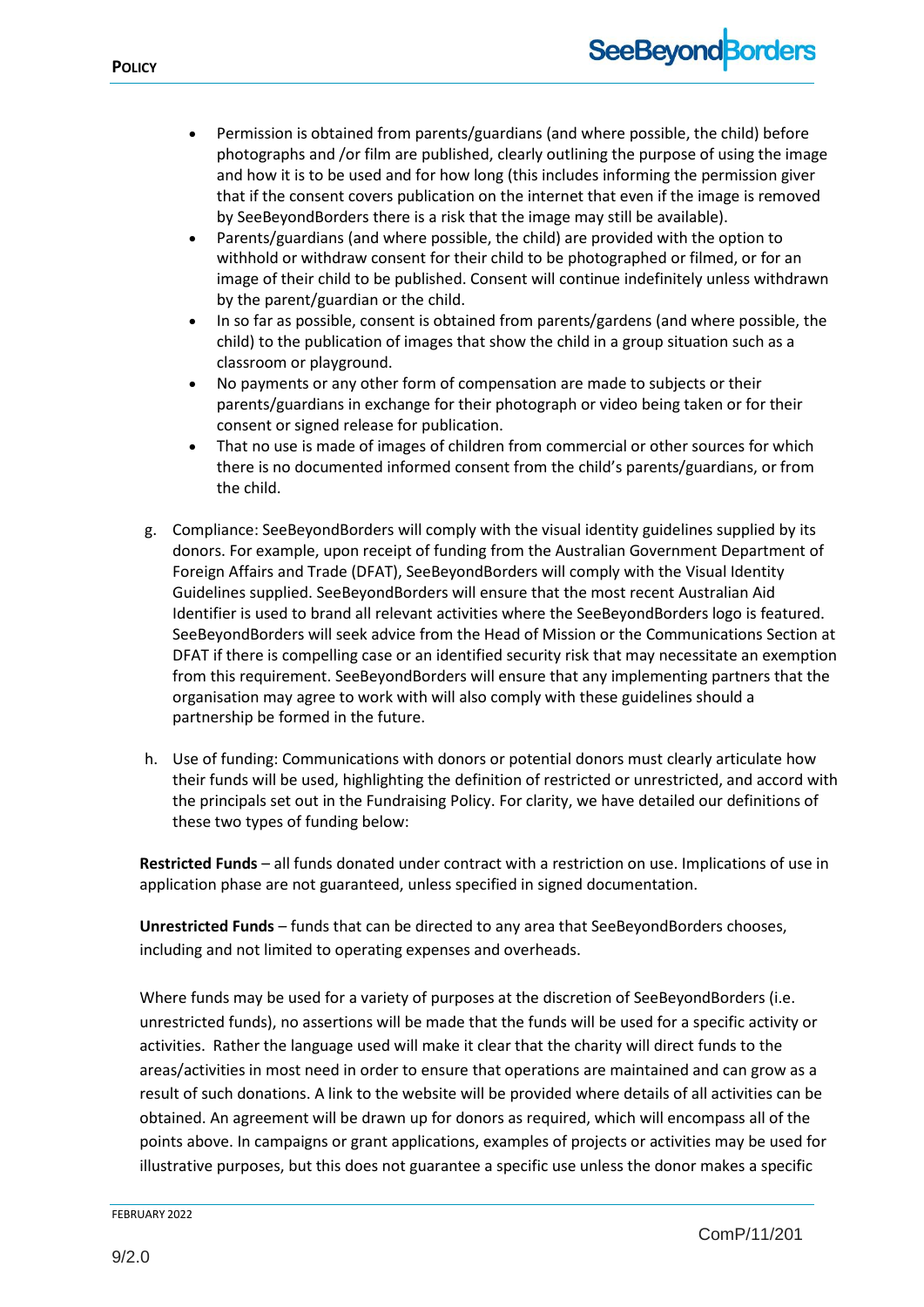request and SeeBeyondBorders subsequently signs an agreement acknowledging our responsibilities in this regard.

#### <span id="page-8-0"></span>**4.3 Responses to requests for information**

Requests for information should be passed to the relevant SeeBeyondBorders representative or staff member as appropriate. If communicators are responding to a specific request for information and are not certain of the veracity of an assertion or do not have the requisite information, they will acknowledge their position and refrain from comment. Instead they will refer the matter to the appropriate person within SeeBeyondBorders.

Communicators will also refrain from comment where they are being asked for an opinion or to speculate on an outcome unless they have been specifically allocated that area of responsibility and also have permission to comment from the CEO, the Director of Development or the Board.

#### <span id="page-8-1"></span>**4.4 Responses to enquiries from the media**

Media management is the responsibility of the Board in the first instance and delegated to the CEO or, in particular instances, to the person designated by the CEO. Individuals are not authorised to respond to questions from the media on any subject unless as part of a particular campaign that has been approved by the CEO or the Director of Development.

#### <span id="page-8-2"></span>**4.5 Communications regarding other NGOs**

While implicit already in this Policy Statement and embedded in SeeBeyondBorders' values, specific reference is made to communications relating to other NGOs. At times the actions of other NGOs may appear to be competitive or lacking the spirit aimed for by the philosophy or values of SeeBeyondBorders. It is essential that no such appearance is given in any communications. On the contrary, recognition of the positive impacts from the work of others is always the stance to be taken. Communicators must ensure that communications are respectful and do not denigrate other agencies or make inaccurate or misleading public statements concerning their work for any reason including obtaining a reputational or other advantage for SeeBeyondBorders.

#### <span id="page-8-3"></span>**4.6 Annual reporting**

SeeBeyondBorders will use its annual report as a key part of its accountability to all stakeholders. A written annual report will be produced and be made available as a downloadable document from the website to all stakeholders including staff, volunteers, supporters, partner agencies, and members of the public. Key stakeholders will be notified upon the publication of an Annual Report.

The annual report will provide stakeholders with:

- a. A description of SeeBeyondBorders' purpose, objectives, aims and values;
- b. A plain language summary of income and expenditure and overall financial health;
- c. A description of the most significant aid and development activities undertaken during the reporting period and their impact; and
- d. Information about evaluations into the effectiveness of and the learning from aid and development activity as conducted during the period.

FEBRUARY 2022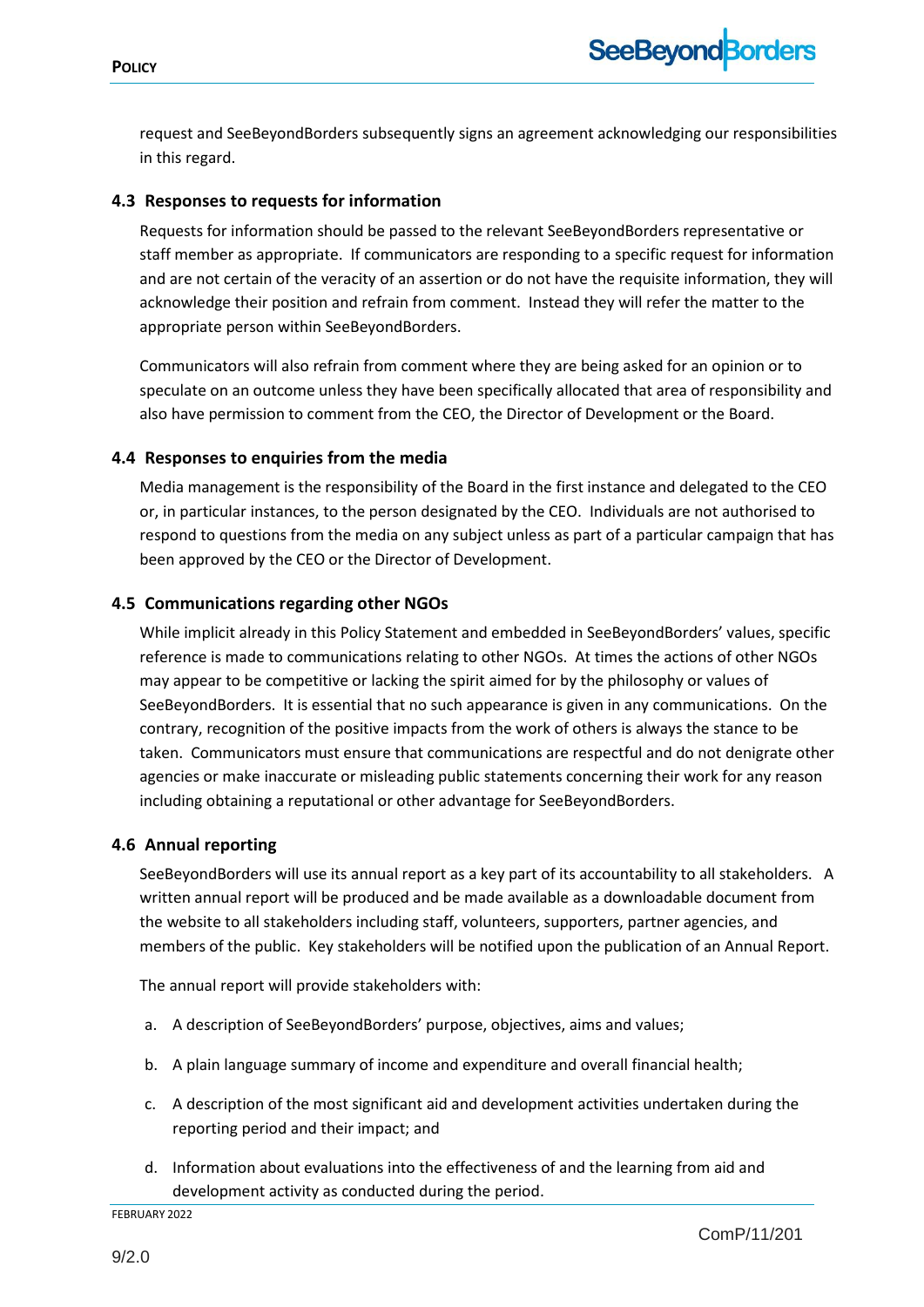The annual report will also specifically include:

- a. A report by the management and/or the Directors or Trustees;
- b. Financial statements prepared in accordance with the requirements of all relevant accounting and regulatory requirements including such recommendations as are contained in the ACFID Code of Conduct;
- c. A statement of commitment to full adherence to the relevant regulatory codes of practice including the ACFID Code of Conduct;
- d. Identification of the ability to lodge a complaint against SeeBeyondBorders and a point of contact in that regard; and
- e. Identification of the ability to lodge a complaint for breach of the ACFID Code of Conduct with the ACFID Code of Conduct Committee and a point of contact in that regard.

#### <span id="page-9-0"></span>**4.7 Financial statements**

In compliance with the ACFID Code of Conduct requirements, SeeBeyondBorders will publish financial statements in their annual report which will contain:

- a. Financial statements prepared in accordance with Commitment 8 of the ACFID Code of Conduct and the accompanying Financial Definitions. This requirement is not withstanding any statutory requirements.
- b. A reference to the availability of the full financial report (if the full financial report is not included in the annual report).
- c. An audit report on the ACFID Code of Conduct Summary Financial Report or, where the full financial report has been included in the annual report, on the full financial report.

SeeBeyondBorders will ensure that in any references to financial performance, stakeholders are made aware of their right to access the full financial reports. In this context, reference is made to stipulations in the ACFID Code of Conduct (Commitment 8.3) with which SeeBeyondBorders will comply namely:

1. Where SeeBeyondBorders publishes only the Code of Conduct Summary Financial Report in the annual report, the annual report will make it clear that the full financial report is available on request.

2. Any other publications that refer to financial performance, in summary, in an extract of detail or in commentary, will make it clear that the full financial report is available on request.

#### **4.8 Transparency Report**

Since 2016 SeeBeyondBorders has produced a regular Transparency Report. This report presents our key achievements, our impact and lessons learned. Around each of our work streams we have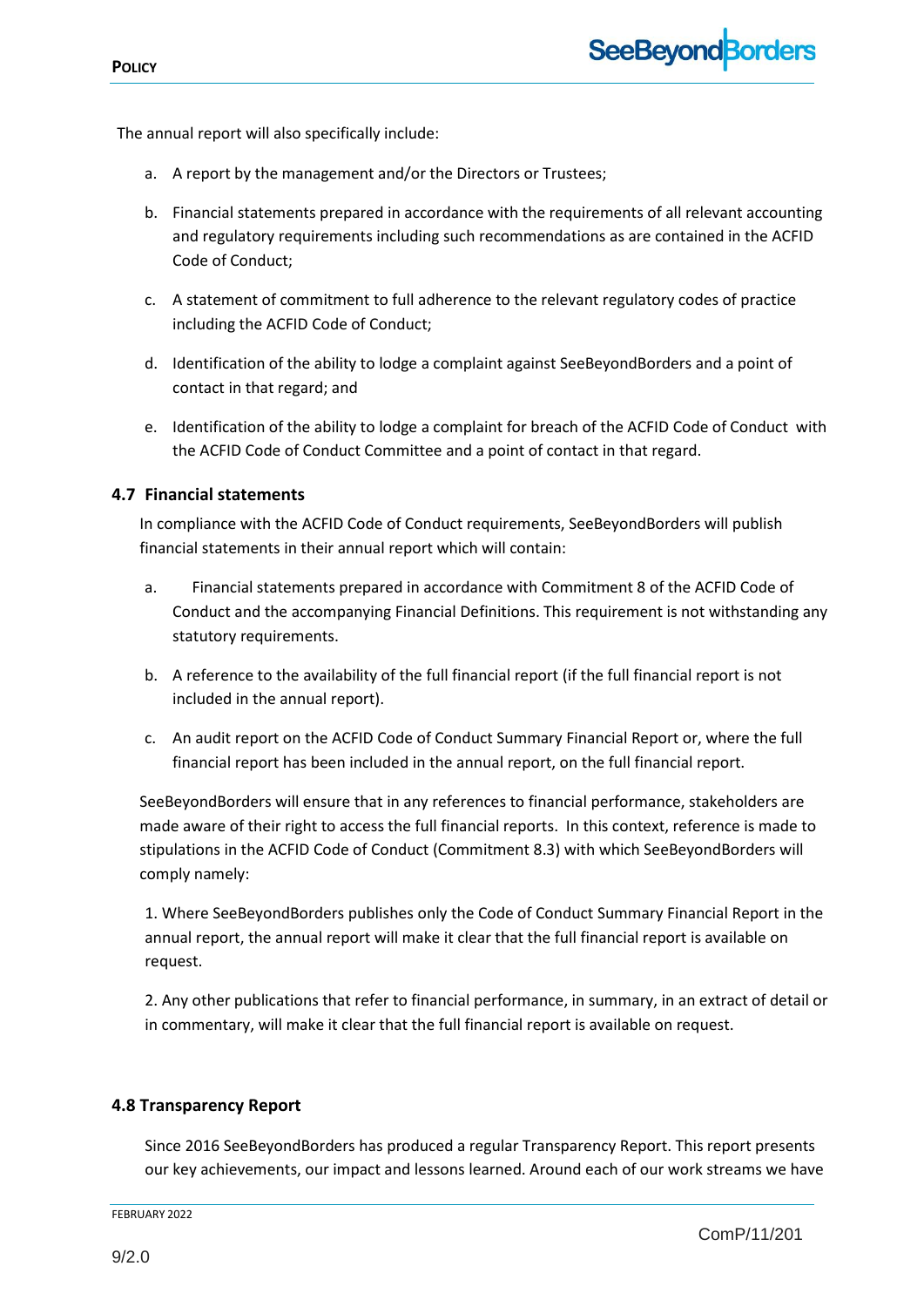

grouped the challenges we have faced, and the changes we will be implementing to address these challenges.